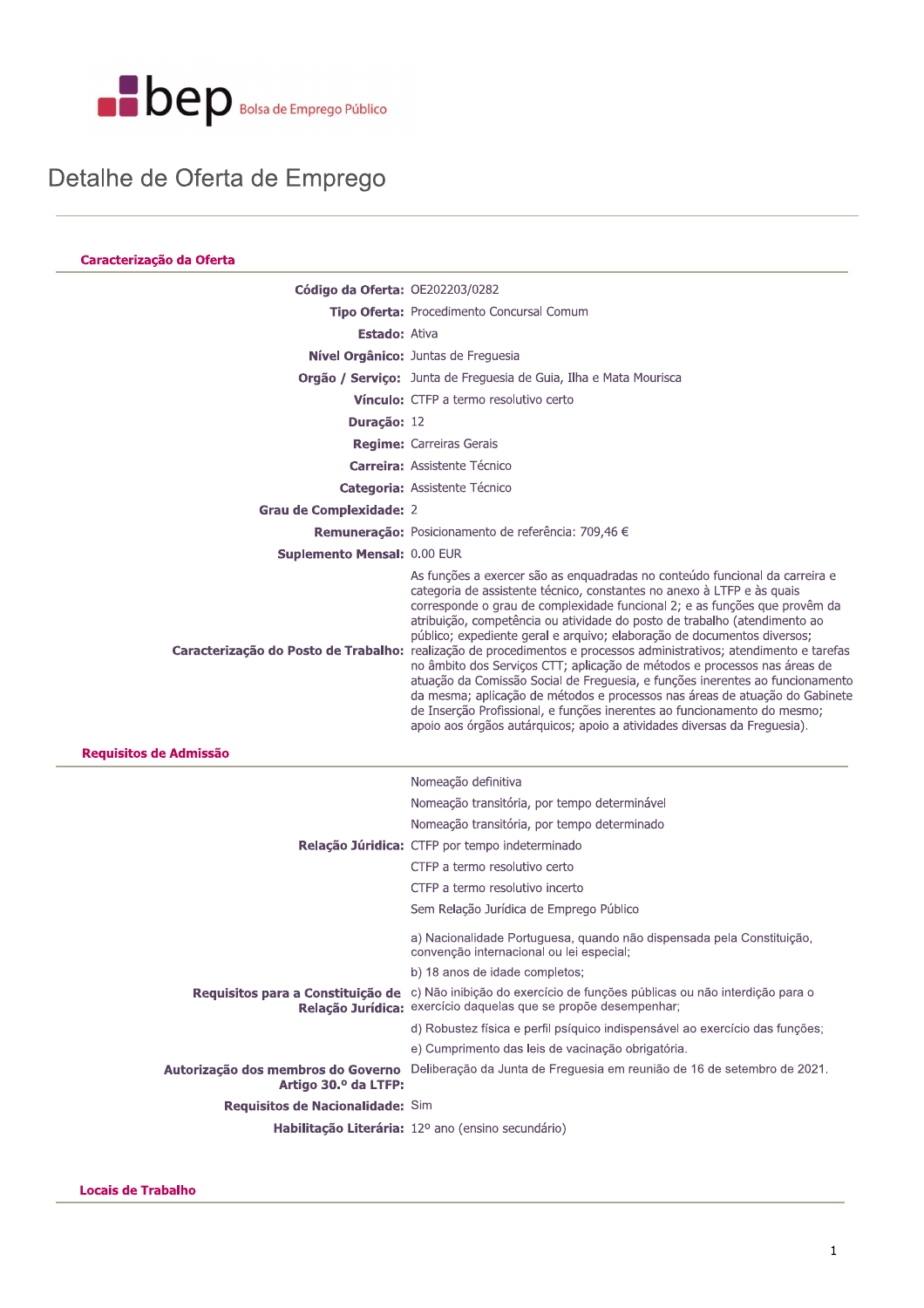

| <b>Local Trabalho</b>                                    | N <sup>o</sup> Postos | Morada                                    | Localidade | <b>Código Postal</b> | <b>Distrito</b> | <b>Concelho</b> |
|----------------------------------------------------------|-----------------------|-------------------------------------------|------------|----------------------|-----------------|-----------------|
| Junta de Freguesia 1<br>de Guia, Ilha e<br>Mata Mourisca |                       | Avenida Nossa Senhora<br>da Guia, N.º 119 |            | 3105089 GUIA<br>PBL  | Leiria          | Pombal          |

### **Total Postos de Trabalho: 1**

Nº de Vagas/ Alterações

**Formacão Profissional** 

**Outros Requisitos:** 

**Formalização das Candidaturas** 

Envio de Candidaturas para: Av. Nossa Senhora da Guia, n.º 119, 3105-089 Guia PBL **Contacto: 236951659** Data Publicitação: 2022-03-09

Data Limite: 2022-03-23

#### **Texto Publicado**

Jornal Oficial e Orgão de Comunicação Social: Aviso (extrato) n.º 4988/2022, Diário da República, 2.ª série, n.º 48 de 09 de março de 2022. Texto Publicado em Jornal Oficial: União das Freguesias de Guia, Ilha e Mata Mourisca Aviso Procedimento concursal comum, para a constituição de vínculo de emprego público na modalidade de contrato de trabalho em funções públicas a termo resolutivo certo, para um posto de trabalho da carreira e categoria de assistente técnico. 1. Torna-se público que por deliberação da Junta de Freguesia da União das Freguesias de Guia, Ilha e Mata Mourisca, em reunião de 16 de setembro de 2021, e nos termos do disposto no n.º 1 do artigo 11.º da Portaria n.º 125-A/2019, de 30 de abril, alterada e republicada pela Portaria n.º 12-A/2021, de 11 de janeiro (designada Portaria) em conjugação com o disposto nos artigos 30.º e 33.º da LTFP, aprovada em anexo à Lei n.º 35/2014, de 20 de junho na sua redação atual (designada LTFP), se encontra aberto procedimento concursal comum para a constituição de vínculo de emprego público, na modalidade de contrato de trabalho em funções públicas a termo resolutivo certo, pelo prazo de doze meses, renovável nos termos do disposto no artigo 60.º da LTFP, para o preenchimento de 1 (um) posto de trabalho da carreira e categoria de Assistente Técnico previsto no Mapa de Pessoal da Freguesia. 2. Caracterização do posto de trabalho - as funções a exercer são as enquadradas no conteúdo funcional da carreira e categoria de assistente técnico, constantes no anexo à LTFP e às quais corresponde o grau de complexidade funcional 2; e as funções que provêm da atribuição, competência ou atividade do posto de trabalho (atendimento ao público; expediente geral e arquivo; elaboração de documentos diversos; realização de procedimentos e processos administrativos; atendimento e tarefas no âmbito dos Servicos CTT; aplicação de métodos e processos nas áreas de atuação da Comissão Social de Freguesia, e funções inerentes ao funcionamento da mesma; aplicação de métodos e processos nas áreas de atuação do Gabinete de Inserção Profissional, e funções inerentes ao funcionamento do mesmo; apoio aos órgãos autárquicos; apoio a atividades diversas da Freguesia). 3. Local de trabalho - área da União das Freguesias de Guia, Ilha e Mata Mourisca, sem prejuízo de deslocações inerentes ao exercício das funções. 4. Nível habilitacional exigido – de acordo com os artigos 34.º e 86.º da LTFP e em função do grau de complexidade 2 da carreira de assistente técnico, é exigido o 12.º ano de escolaridade ou curso que lhe seja equiparado. 5. Posicionamento remuneratório - a determinação do posicionamento remuneratório será efetuada nos termos do disposto no artigo 38.º da LTFP, sendo o posicionamento de referência a 1.ª posição e nível 5 da carreira e categoria de assistente técnico, a que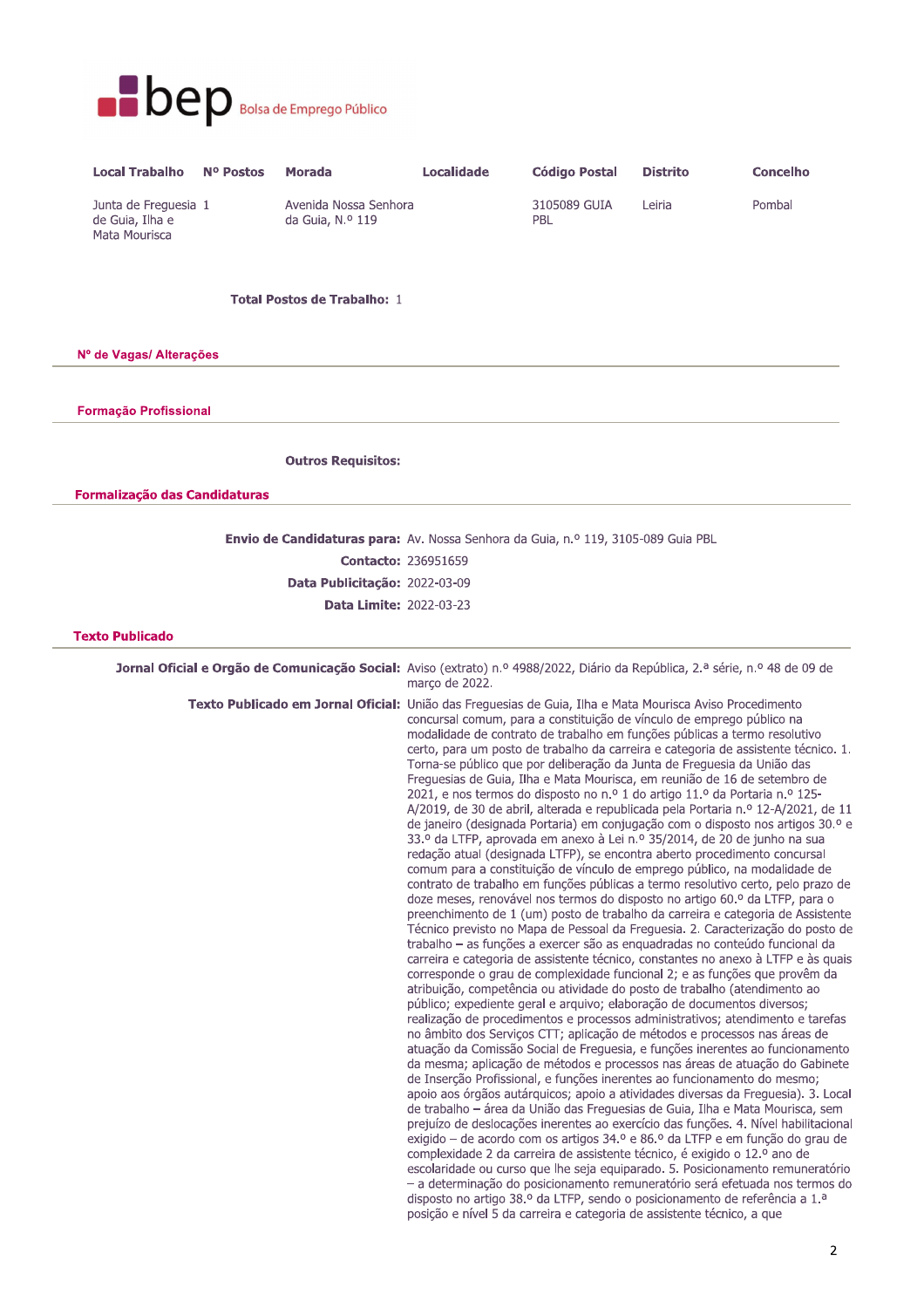# **Dep** Bolsa de Emprego Público

corresponde o montante pecuniário de 709,46 € (setecentos e nove euros e quarenta e seis cêntimos), de acordo com a Tabela Remuneratória Única, aprovada pela Portaria n.º 1553-C/2008, de 31 de dezembro e atualizada pelo Decreto-Lei n.º 109-A/2021, de 07 de dezembro. 6. Requisitos de admissão gerais - só podem ser admitidos ao procedimento concursal os indivíduos que, cumulativamente até ao termo do prazo fixado para apresentação das candidaturas, sejam detentores dos requisitos previstos no artigo 17.º da LTFP: nacionalidade portuguesa, quando não dispensada pela Constituição, por convenção internacional ou por lei especial; 18 anos de idade completos; não inibicão do exercício de funcões públicas ou não interdição para o exercício daquelas que se propõe desempenhar; robustez física e perfil psíquico indispensáveis ao exercício das funções: cumprimento das leis da vacinação obrigatória. 7. Ambito do recrutamento – podem ser candidatos indivíduos detentores de vínculo de emprego público por tempo indeterminado, candidatos detentores de vínculo de emprego público por tempo determinado a termo, e candidatos sem vínculo de emprego público, nos termos do disposto no artigo 30.º da LTFP. 8. Impedimentos de admissão - para os efeitos do disposto na alínea k, do n.º 4, do artigo 11.º da Portaria, não serão admitidos os candidatos que, cumulativamente, se encontrem integrados na carreira, sejam titulares da categoria e, não se encontrando em mobilidade, ocupem postos de trabalho previstos no Mapa de Pessoal da Freguesia idênticos aos postos de trabalho para cuja ocupação se publicita o presente procedimento concursal. 9. Será considerado o disposto no Decreto-Lei n.º 29/2001, de 3 de fevereiro, que estabelece o sistema de quotas de emprego para pessoas com deficiência, com um grau de incapacidade funcional igual ou superior a 60%, em todos os serviços e organismos da administração central, regional autónoma e local. 10. Nos termos do Despacho Conjunto n.º 373/2000, de 1 de março, publicado no Diário da República, n.º 77, 2.ª série, de 31 de março de 2000, faz-se constar a seguinte menção: «Em cumprimento da alínea h) do artigo 9.º da Constituição, a Administração Pública, enquanto entidade empregadora, promove ativamente uma política de igualdade de oportunidades entre homens e mulheres no acesso ao emprego e na progressão profissional, providenciando escrupulosamente no sentido de evitar toda e qualquer forma de discriminação.» 11. No âmbito do disposto na Lei n.º 25/2017, de 30 de maio, e para os efeitos do disposto nos artigos 14.º a 16.º-A do Decreto-Lei n.º 209/2009, de 3 de dezembro, na sua redação atual, relativamente à existência de trabalhadores em situação de requalificação ou valorização profissional, verificou-se que: ainda não foi constituída a EGRA (Entidade Gestora da Requalificação nas Autarquias Locais) pela CIMRL - Comunidade Intermunicipal da Região de Leiria, e não existem trabalhadores em situação de requalificação ou valorização profissional nesta Freguesia. 12. Nos termos do disposto no n.º 3 e no n.º 4 do artigo 30.º da Portaria, caso a lista de ordenação final homologada contenha um número de candidatos aprovados superior ao do posto de trabalho a preencher, é constituída reserva de recrutamento interna que será utilizada caso haja necessidade de ocupação de idêntico posto de trabalho, no prazo máximo de 18 meses contados da data da homologação, 13, Perfil de Competências orientação para o serviço público; conhecimentos e experiência; organização e método de trabalho; trabalho de equipa e cooperação; relacionamento interpessoal; iniciativa e autonomia; responsabilidade e compromisso com o serviço. 14. Métodos de seleção - nos termos do disposto no artigo 36.º da LTFP, e no n.º 1 do artigo 5.º conjuntamente com o disposto no artigo 6.º da Portaria, serão aplicados os métodos Avaliação Curricular (AC) e Entrevista Profissional de Seleção (EPS). 14.1. Avaliação Curricular (AC) - visa analisar a qualificação dos candidatos, sendo considerados e ponderados, através do curriculum vitae do candidato, os elementos de maior relevância para os postos de trabalho a ocupar: 14.1.1 Habilitação Académica (HA) - será considerado o nível habilitacional ou nível de qualificação certificado, devidamente comprovado e concluído até ao termo do prazo de apresentação de candidaturas, 14.1.2. Formação Profissional (FP) - serão consideradas as áreas de formação e de aperfeicoamento profissional relacionadas com as exigências e as competências necessárias ao exercício das funções do posto de trabalho a concurso, que se encontrem devidamente comprovadas com documento onde conste a respetiva duração, e concluídas até ao termo do prazo de apresentação de candidaturas. Quando a duração da formação seja expressa em dias, considera-se 1 dia equivalente a 6 horas. 14.1.3. Experiência Profissional (EP) - será considerado o desempenho efetivo de funções com incidência sobre a execução de atividades inerentes ao posto de trabalho a concurso e o grau de complexidade das mesmas, sendo contabilizado o tempo de experiência detido pelo candidato no exercício de funções inerentes à respetiva categoria, desde que respeitantes às áreas respetivas a que se destina o presente procedimento. Só será valorada a experiência profissional devidamente comprovada, com a referência expressa do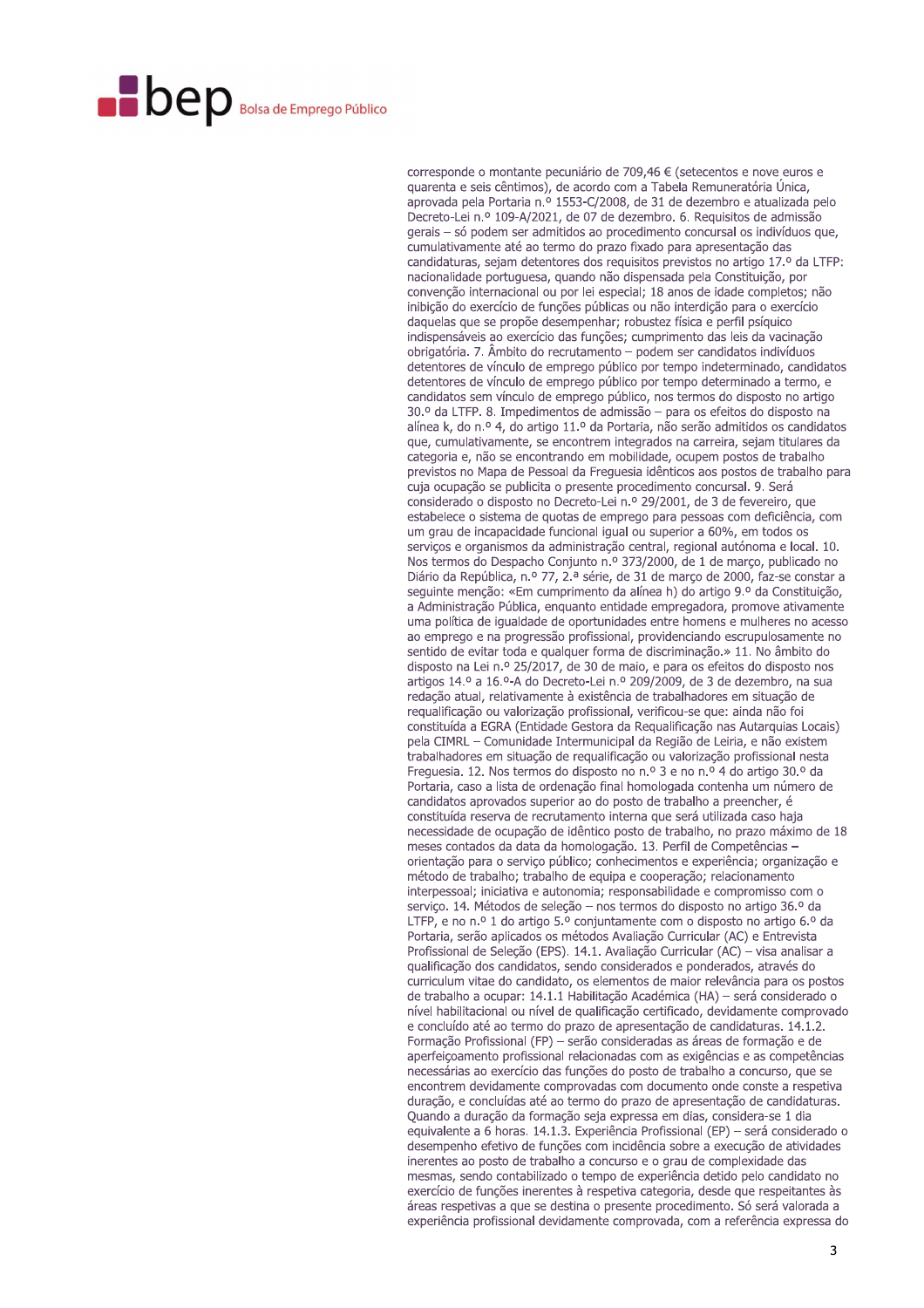## **Dep** Bolsa de Emprego Público

período de duração da mesma e com a discriminação das funções efetivamente exercidas. 14.1.4. Avaliação de Desempenho (AD) - será ponderada a avaliação de desempenho relativa ao último período, não superior a três anos, em que o candidato cumpriu ou executou atribuição, competência ou atividade idêntica à do posto de trabalho a concurso, que se encontre devidamente comprovada através das menções quantitativas obtidas pelo candidato, convertidas à escala de 0 a 20 valores. Caso o candidato não possua, por razões que não lhe sejam imputáveis, avaliação de desempenho relativa ao período a considerar, o Júri deve prever, de acordo com o disposto na alínea c) do n.º 2 do artigo 8.º da Portaria, um valor positivo a ser considerado na fórmula classificativa da Avaliação Curricular. 14.1.5. Classificação da AC - será expressa numa escala de 0 a 20 valores, com valoração até às centésimas, sendo a classificação obtida através da média aritmética ponderada das classificações dos elementos a avaliar. 14.2. Entrevista Profissional de Seleção (EPS) - visa avaliar, de forma objetiva e sistemática, a experiência profissional e aspetos comportamentais evidenciados durante a interação estabelecida entre o Júri e o Candidato, nomeadamente os relacionados com a capacidade de comunicação e de relacionamento interpessoal. 14.2.1. Na EPS serão considerados os seguintes parâmetros de avaliação: A - capacidade de expressão e comunicação; B interesse e motivação profissional;  $C -$ aptidão e conhecimentos;  $D -$ valorização e atualização profissional. A classificação da EPS resulta da média aritmética simples das classificações dos parâmetros de avaliação. A EPS é avaliada segundo os níveis classificativos de Elevado, Bom, Suficiente, Reduzido e Insuficiente, aos quais correspondem, respetivamente, as classificações de 20, 16, 12, 8 e 4 valores. 15. Classificação e Ordenação Final - cada um dos métodos de seleção é eliminatório, pela ordem constante no presente aviso, considerando-se excluído do procedimento o candidato que obtenha uma valoração inferior a 9,50 em qualquer dos métodos, ou que não compareça à realização de um método que exija a sua presença e para a qual foi notificado, não lhe sendo assim aplicado o método seguinte. A classificação e ordenação final dos candidatos que completem o procedimento, com aprovação em todos os métodos de seleção aplicados, será efetuada de acordo com a escala classificativa de 0 a 20 valores, com arredondamento às centésimas, em resultado da média aritmética ponderada das classificações quantitativas obtidas em cada método de seleção, por aplicação da sequinte fórmula:  $CF = 0.70$  AC + 0,30 EPS Em que: CF = Classificação Final AC = Classificação da Avaliação Curricular EPS = Classificação da Entrevista Profissional de Seleção 15.1. Nos termos do disposto no artigo 7.º da Portaria, os métodos de seleção serão aplicados em momentos diferentes, tendo em consideração a imprevisibilidade do número de candidatos ao procedimento e as condições técnicas e físicas existentes para a aplicação dos mesmos. 15.2. As publicitações dos resultados obtidos em cada método de seleção e a ordenação final dos candidatos serão efetuadas através de listas, afixadas em local visível e público das instalações da Frequesia e publicadas no seu sítio da Internet. 15.3. A lista unitária de ordenação final dos candidatos aprovados, após homologação, será afixada em local visível e público das instalações da Freguesia, publicada no seu sítio da Internet, sendo ainda publicado um aviso na 2.ª série do Diário da República com informação sobre a sua publicitação. 16. Prazo de apresentação das candidaturas - 10 (dez) dias úteis a contar da data da publicitação do Aviso na Bolsa de Emprego Público (BEP). 17. Formalização das candidaturas: 17.1. Devido ao facto de esta Freguesia não possuir plataforma eletrónica para o efeito, as candidaturas deverão ser apresentadas em suporte papel, mediante entrega do formulário tipo disponibilizado nos servicos administrativos (Av. Nossa Senhora da Guia, n.º 119, 3105-089 Guia PBL) e no sítio da Internet da Freguesia (www.jf-gim.pt), de utilização obrigatória sob pena de exclusão, devidamente preenchido e assinado, conjuntamente com os documentos exigidos que as devem instruir. 17.2. A apresentação das candidaturas deverá ser efetuada, até ao último dia do prazo fixado, no endereço - Av. Nossa Senhora da Guia, n.º 119, 3105-089 Guia PBL - por um dos seguintes meios: pessoalmente, durante o horário das 09h00 às 12h30 e das 14h30 às 16h30 de segunda a sexta-feira; correio postal registado com aviso de receção. Não serão aceites candidaturas remetidas por correio eletrónico. 17.3. Documentos que devem acompanhar o formulário tipo de candidatura, para efeitos de admissão e ou avaliação dos candidatos: 17.3.1. Fotocópia do certificado da habilitação académica e profissional, em conformidade com o nível habilitacional exigido (12.º ano), sob pena de exclusão, sem prejuízo de poderem ser entregues, de forma complementar, certificados de outros níveis habilitacionais, 17.3.2. Curriculum vitae detalhado, atualizado, datado e assinado, no qual conste a identificação pessoal, habilitações literárias e profissionais, formação profissional, experiência profissional, avaliação de desempenho, indicação das funções com maior interesse para o posto de trabalho a que se candidata, e quaisquer outros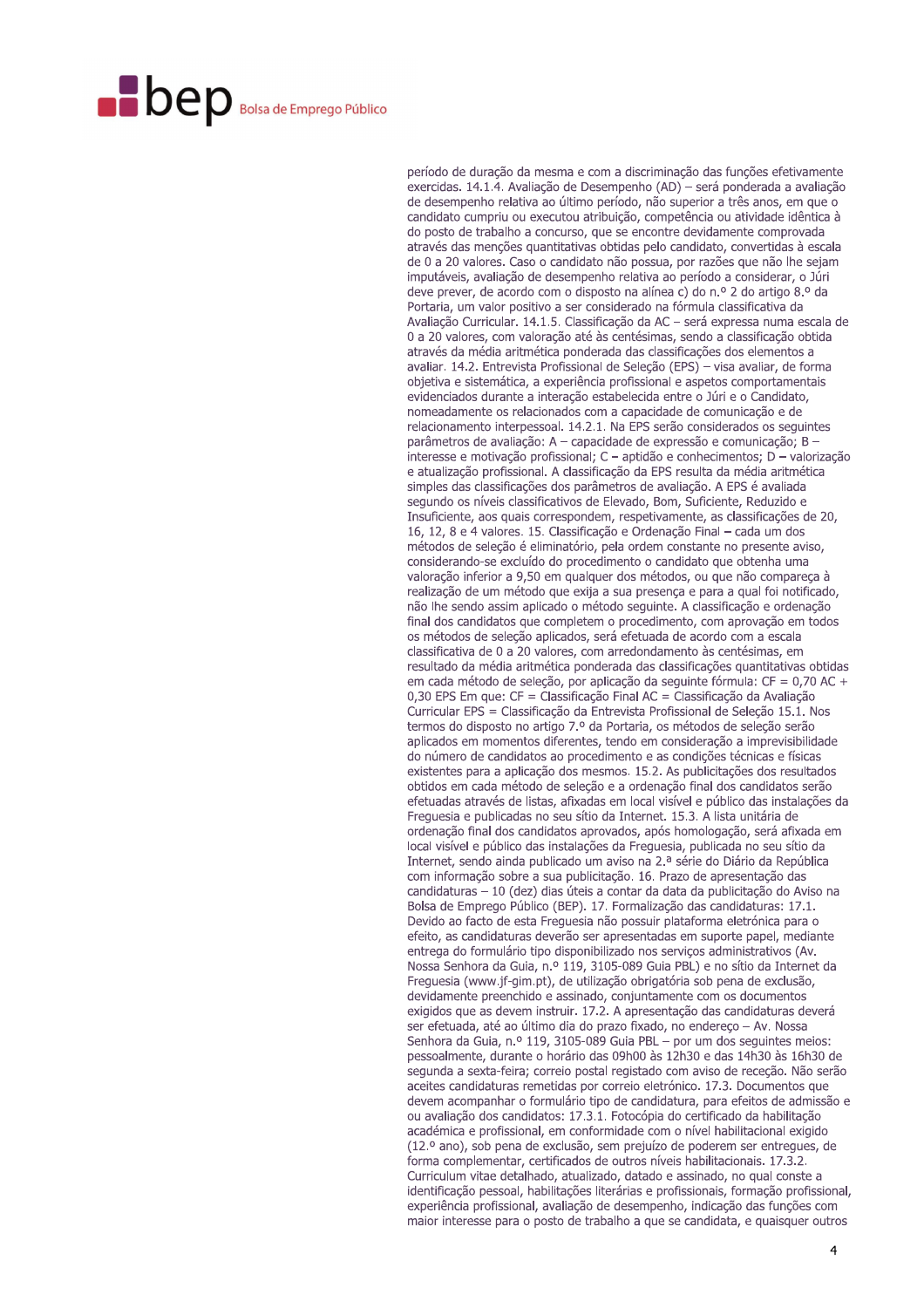# **Dep** Bolsa de Emprego Público

elementos que o candidato entenda dever apresentar para apreciação do seu mérito, acompanhado de todos os comprovativos dos factos nele constantes, que digam respeito à atribuição, competência ou atividade do posto de trabalho a concurso. 17.3.3. Documentos comprovativos das declarações constantes no curriculum vitae, nomeadamente no que respeita a habilitação académica, formação profissional (com relevância para o posto de trabalho a concurso, com a indicação do número de horas ou dias respetivos), experiência profissional (comprovativos das experiências profissionais relacionadas com o posto de trabalho a concurso, com a indicação das funções desempenhadas e do tempo de servico efetuado) e avaliação de desempenho. 17.3.4. Declaração atualizada e autenticada comprovativa da titularidade de vínculo de emprego público, caso o candidato a detenha, emitida pela entidade empregadora pública à qual pertence, onde conste: identificação da modalidade e determinabilidade do vínculo; carreira, categoria e identificação da atribuição, competência ou atividade inerente ao posto de trabalho que ocupa (fazendo distinção caso tenham existido alterações ao longo dos anos de carreira); indicação dos anos, meses e dias do tempo de trabalho associado a cada atribuição, competência ou atividade (caso tenham existido alterações ao longo dos anos de carreira); posicionamento remuneratório detido pelo candidato à data de apresentação da candidatura; avaliação de desempenho, com as menções quantitativas, referente ao último período em que o candidato executou atribuição, competência ou atividade idênticas às do posto de trabalho a concurso, ou se for o caso, declaração comprovativa de que o candidato não teve avaliação nesse período com a indicação do respetivo motivo. 17.4. Assiste ao Júri do procedimento a faculdade de exigir aos candidatos, em caso de dúvida, a apresentação de documentos comprovativos das suas declarações. 17.5. A falta de apresentação dos documentos comprovativos do preenchimento dos requisitos legalmente exigidos determina a exclusão dos candidatos do procedimento ou a impossibilidade de constituição do vínculo de emprego público, nos termos do disposto no n.º 8 do artigo 20.º da Portaria, 17.6. As falsas declarações prestadas serão punidas nos termos da lei. 18. Composição e identificação do Júri - Presidente - Sandra Marisa dos Santos Rodrigues (Assistente Técnica); Primeira Vogal Efetiva, que substituirá a Presidente nas suas faltas e impedimentos - Maria dos Prazeres Pedrosa Fernandes Alberto (Assistente Técnica); Segunda Vogal Efetiva - Soraia Andreia Grilo Carreira (Assistente Técnica); Primeira Vogal Suplente - Andrea Costa Cintrão (Assistente Técnica); Segunda Vogal Suplente - Anabela dos Santos Carvalho de Sousa (Professora no Agrupamento de Escolas da Guia). 19. As atas do Júri, onde constam os parâmetros de avaliação e respetiva ponderação de cada um dos métodos de seleção a utilizar, a grelha classificativa e o sistema de valoração final dos métodos, são cedidas aos candidatos sempre que solicitadas, por escrito, nos termos da alínea k) do n.º 2 do artigo 14.º da Portaria. 20. Haverá lugar a Audiência Prévia, nos termos do Código do Procedimento Administrativo, após a aplicação de todos os métodos de seleção previstos e antes de ser proferida a decisão final. 21. Notificações dos candidatos - no âmbito do presente procedimento, nomeadamente para a aplicação de métodos de seleção, e de exclusão e realização de audiência prévia, as notificações serão efetuadas nos termos do n.º 2 do artigo 10.º da Portaria. 22. Legislação aplicável - Lei Geral do Trabalho em Funções Públicas (LTFP), aprovada em anexo à Lei n.º 35/2014, de 20 de junho, na sua redação atual; Portaria n.º 125-A/2019, de 30 de abril, alterada e republicada pela Portaria n.º 12-A/2021, de 11 de janeiro; Código do Procedimento Administrativo (CPA), aprovado em anexo ao Decreto-Lei n.º 4/2015, de 07 de janeiro, na sua redação atual; Decreto-Lei n.º 109-A/2021, de 07 de dezembro; demais legislação complementar em vigor. 23. Nos termos do disposto no n.º 1 do artigo 11.º da Portaria, o presente Aviso será publicitado na Bolsa de Emprego Público (BEP), por publicação integral, acessível em www.bep.gov.pt; na 2.ª Série do Diário da República, por extrato; e no sítio da internet da Frequesia, acessível em www.jf-gim.pt. 21 de fevereiro de 2022. O Presidente da Junta de Freguesia, Gonçalo José Simões Ramos.

### **Observações**

Não serão aceites candidaturas remetidas por correio eletrónico.